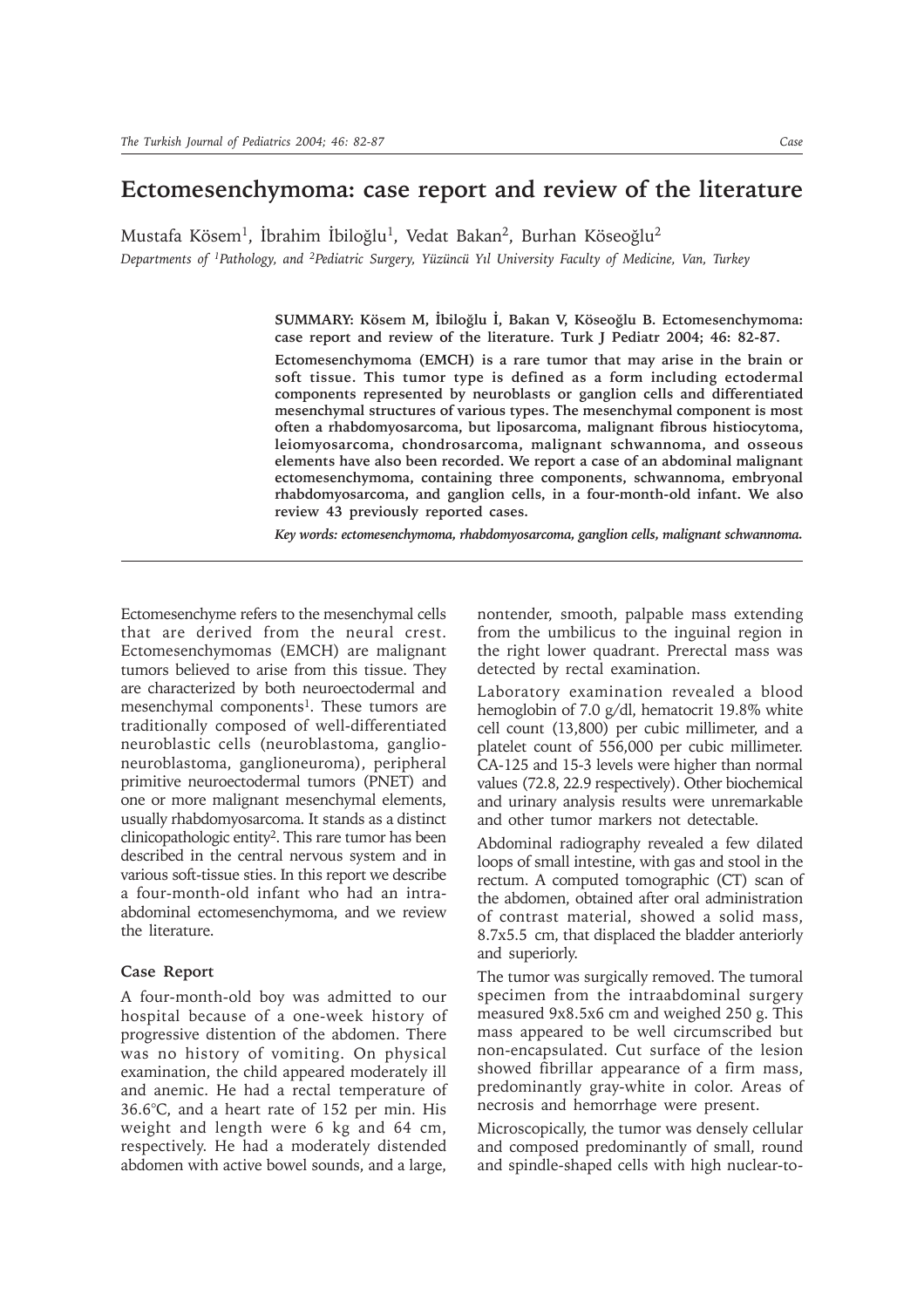cytoplasmic ratio and a high mitotic rate. The tumor had three components, schwannoma, embryonal rhabdomyosarcoma, and ganglion cells. The rhabdomyosarcomatous component had poorly differentiated areas composed of small, polygonal cells having round, hyperchromatic nuclei, and scant cytoplasm. This component displayed some recognizable round, oval, or spindle rhabdomyoblasts. Some rhabdomyoblasts were idendtified by variably abundant eosinophilic cytoplasm that was commonly granular or fibrillar (Fig. 1). The schwannomatous component had typical spindle-shaped nerve sheath cells with hyperchromatic nuclei and a considerable number of cells with mitosis (Fig. 2). Ganglion cells displaying various degrees of maturity were mixed with spindle-shaped cells (Fig. 3).

Immunohistochemical stains were performed for desmin, myoglobin, neuron-specific enolase (NSE), and S-100 on formalin-fixed tissue. The rhabdomyosarcomatous component displayed strong cytoplasmic staining for desmin and myoglobin. The schwannomatous component was negative for desmin and myoglobin, and positive for S-100. The ganglion cells were positive for NSE.

With the characteristic properties described above, the tumor was diagnosed as an ectomesenchymoma.

Postoperative follow-up was uneventful. He was discharged on the 5<sup>th</sup> postoperative day, and referred to the pediatric oncology clinic for chemotherapy.

## **Discussion**

Malignant ectomesenchymomas are rare tumors composed of neuroblast and/or ganglion cells and malignant mesenchymal tissue(s) of various types, usually rhabdomyosarcoma3,4.

The most widely accepted theory suggests that this tumor arises from the remnants of migratory neural crest cells and thus from the mesenchyme2-10.

In the late nineteenth century,  $Platt<sup>11</sup>$  discovered that the dorsal ectoderm of the head contributed to the mesenchymal cells forming the cartilage of the visceral arches and dentine. She coined the term "mesectoderm", but the term ectomesenchyme is now popularly used to designate mesenchymal cells of neural crest origin. Holimon and Rosenblum<sup>4</sup> proposed the



**Fig. 1.** Rhabdomyoblastic differentiation in the tumor mass. Some rhabdomyoblasts are identifying with abundant eosinophilic cytoplasms (H-E X 125).



**Fig. 2.** The schwannomatous component composed of typical spindle-shaped nerve sheath cells with hyperchromatic nuclei and considerable mitotic figures (H-E X 125).



**Fig. 3.** The ganglion cells mixed with spindle-shaped cells (H-E X 125).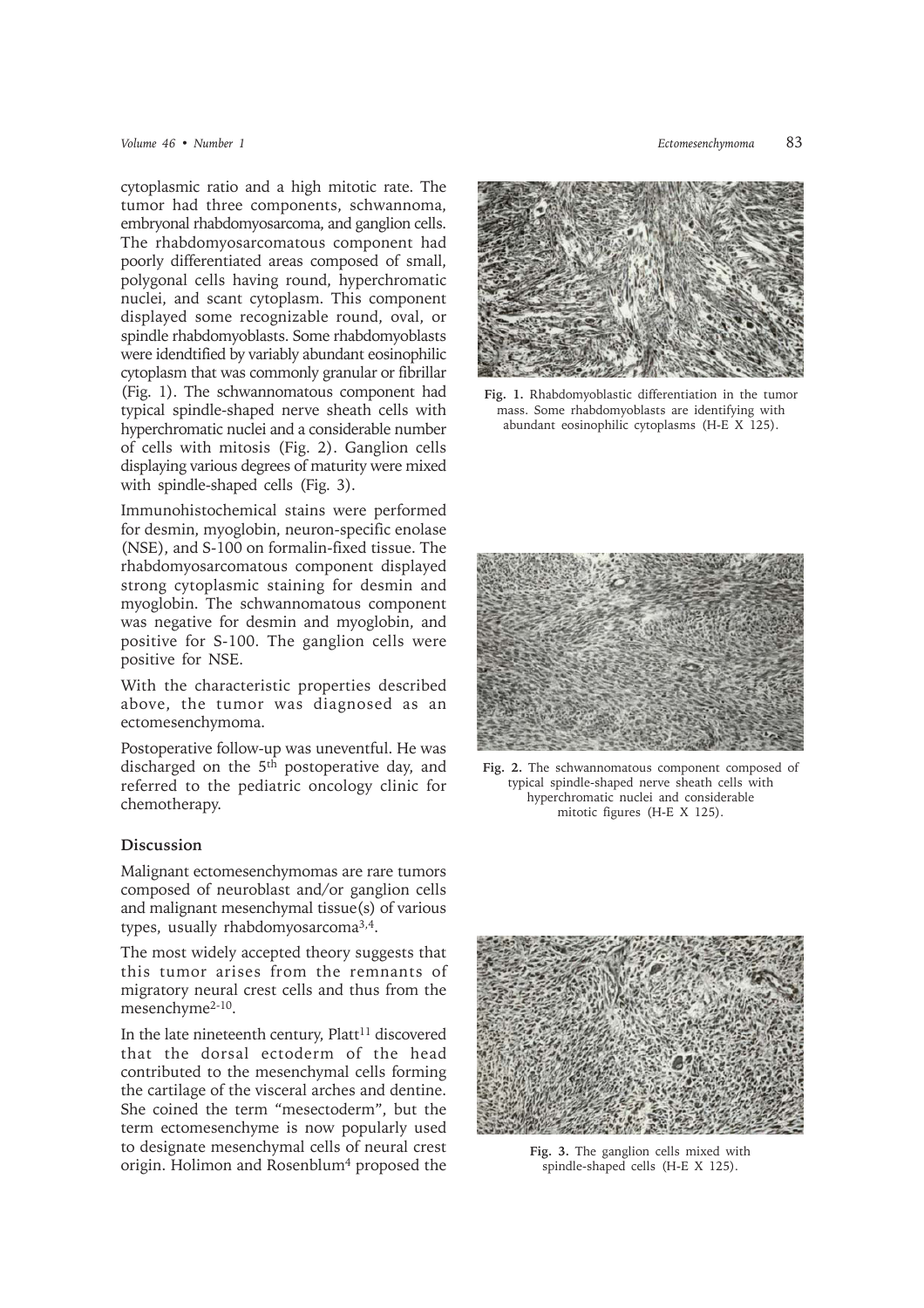|                  |                  |                                               |                                         |                                        | tumor mixed with ganglioneurobiastoma.                         |                                        |                                               |                                               |                                       |                                                             |                                                  |                                  |                                                                                                                 |                        |                                            |                                                                      | and 18.4% are aduits. The male-to-female ratio            |                      |                                       |
|------------------|------------------|-----------------------------------------------|-----------------------------------------|----------------------------------------|----------------------------------------------------------------|----------------------------------------|-----------------------------------------------|-----------------------------------------------|---------------------------------------|-------------------------------------------------------------|--------------------------------------------------|----------------------------------|-----------------------------------------------------------------------------------------------------------------|------------------------|--------------------------------------------|----------------------------------------------------------------------|-----------------------------------------------------------|----------------------|---------------------------------------|
| Follow-up        | Died 12 mo.      | Died 6 mo., met.                              | Died 6 mo., met.                        | No. Rec. 7 mo.                         | $\lessgtr$                                                     | Toxicity; died 18 mo.<br>Adriamycin    | No. rec. after 3 yrs<br>$\boldsymbol{\Sigma}$ | Died 11 mo., met.                             | Lost to follow-up<br>After amputation | Died at age 4 yrs<br>No rec. 12 yrs<br>No rec. 9 mo         | No rec. 3 yrs                                    | No rec. 16 mo.                   | Died 1 mo., met.<br>Rec. 2 mo.<br>$\lessapprox$                                                                 |                        | No rec. 6 mo.<br>NA<br>NA                  | No rec. 18 mo.<br>$\lessgtr$<br>$\boldsymbol{\Sigma}$                | $\tilde{\geq}$                                            | $\lessapprox$        | $\lessapprox$                         |
| Treatment        | Incomplete res   | CT, RT                                        | P. Res, RT, CT                          | P. Res, CT, RT                         | Res., local rec.<br>$3$ mo., $\operatorname{RT}$               | CT, res. At 6 mo,<br>rec., res. and CT | Res. and CT<br>$\lessapprox$                  | Res, RT, CT                                   | Mulitple excision<br>and amputations  | Res., RT CT<br>CT, res.<br>RT, CT                           | Rs. and CT                                       | Res. and CT                      | $\lessapprox$<br>$\widetilde{\Sigma}$<br>$\lesssim$                                                             | Excision, RT           | $\lessapprox$<br>$\lesssim$                | P. Res, CT, RT<br>$\lessapprox$<br>$\tilde{\Sigma}$                  | $\lesssim$                                                | $\lessapprox$        | $\lessapprox$                         |
| Histology        | Atypical GC, RMS | GN, RMS                                       | NB, GN, RMS, UM,<br>LS, chondroid areas | GN, RMS, Sch,<br>melanocytes           | GN, RMS, malignant<br>osseous component<br>Sch., meningioma,   | NB, RMS                                | GC, RMS, MFH,LM<br>GC, IE                     | NB, glial tumors,<br>chondrosarcoma           | NB, malignant Sch.                    | GN, RMS<br>GN, RMS<br>GN, RMS                               | GN, RMS                                          | NB, RMS                          | Neuroglia, SM, CD<br>GN, RMS<br>GN, RMS                                                                         | Neuroglia, MFH         | $\lessapprox$<br>$\lesssim$                | NE, RMS<br>$\lessapprox$<br>É                                        | Case 1: PNET, RMS<br>Case 2: PNET, RMS<br>Case 3: NB, RMS | PSTS, SM, NE         | $\frac{1}{2}$                         |
| Gross appearance | $\frac{1}{2}$    | white, necrotic mass<br>Polypoid, firm, gray- | necrotic zones<br>Fragile, gray,        | Gray-white, lobulated,<br>friable mass | gray-white, cystic and<br>Encapsulated firm,<br>necrotic areas | Lobulated tan-gray<br>Circumscribed,   | Encapsulated<br>Ş                             | Firm, lobulated, chondroid,<br>necrotic areas | Yellow-white mass<br>Circumscribed,   | $\frac{1}{2}$<br>Ş<br>≸                                     | myxoid, necrotic tissue<br>Encapsulated, fibrous | Encapsulated, soft,<br>lobulated | Ş<br>$\lessapprox$<br>$\lessapprox$                                                                             | ≨≨                     | $\lessapprox$                              | $\lessgtr$<br>$\tilde{\Sigma}$<br>$\tilde{z}$                        | $\lesssim$                                                | $\lessapprox$        | $\lessapprox$                         |
| Presentation     | Cerebellar       | nasopharynx<br>Ear and                        | Abdominal                               | Facial                                 | Neck                                                           | Cheek                                  | 5 Cord<br>$\tilde{z}$                         | Thigh                                         | Wrist                                 | Paratesticular<br>Perineal<br>Pelvic                        | Retroperiton                                     | Abdomen                          | Retroperiton<br>Scrotum<br>$\frac{1}{2}$                                                                        | Parapharynx            | Meningeal<br>$\widetilde{\Sigma}$          | Orbita<br>$\tilde{z}$<br>$\tilde{\Sigma}$                            | and abdominal<br>Thigh, arm<br>cavity                     | $\widetilde{\Sigma}$ | $\lessapprox$                         |
| Age              | 10 yrs           | $2.5$ yrs                                     | $2 \ \mathrm{yrs}$                      | $6$ mo.                                | $20 \ \mathrm{yrs}$                                            | New-born                               | $3 \text{ yrs}$<br>$\lessgtr$                 | $49 \text{ yrs}$                              | $25 \text{ yrs}$                      | 8 mo.<br>7 mo.<br>4 mo.                                     | $10\,$ mo.                                       | 4 mo.                            | $\begin{array}{c} 5.5 \text{ yrs} \\ 1 \text{ yr} \\ 20 \text{ yrs} \\ 36 \text{ yrs} \\ \text{NA} \end{array}$ |                        | $1.5$ yrs                                  | 5.5 yrs<br>$\lessapprox$<br>$\lessgtr$                               | 4-20<br>yrs                                               | $\lessapprox$        | $\frac{4 \text{ yrs}}{6 \text{ yrs}}$ |
| No. of<br>cases  |                  |                                               |                                         |                                        |                                                                |                                        |                                               |                                               |                                       |                                                             |                                                  |                                  |                                                                                                                 |                        |                                            |                                                                      | $\sim$                                                    |                      | $\sim$                                |
| Reference        | Ingraham (7)     | Holimon (4)                                   | Naka et al. (8)                         | Karcıoğlu et al. (9)                   | Shuangshoti (16)                                               | Schmidt et al. (22)                    | Cozzutto et al. (6)<br>Cozzutto et al. (6)    | Shuangshoti et al. (14)                       | Sirikuldhayannota (17)                | Kodet et al. (18)<br>Kodet et al. (18)<br>Kodet et al. (18) | Kawamoto et al. (3)                              | $\odot$<br>Kawamoto et al.       | Kasantikul et al. (19)<br>Kasantikul et al. (19)<br>Kasantikul et al. (19)                                      | Kasantikul et al. (19) | Strother et al. (10)<br>Paulus et al. (20) | Fellinger et al. (21-22)<br>Matsko et al. (15)<br>Dias et al. $(23)$ | McCune et al. (24)                                        | Pellin et al. (25)   | Kogner et al. (26)                    |
| ż.               |                  | $\mathbf 2$                                   | 3                                       | 4                                      | 5                                                              | $\circ$                                | $\sim \infty$                                 | $\sigma$                                      | $\approx$                             | 112<br>$\overline{13}$                                      | 14                                               | 15                               | $16 \overline{C}$                                                                                               | 2920                   |                                            | 2232                                                                 | 387                                                       | 28                   | 29                                    |

term "gangliorhabdomyosarcoma" for a tumor in the cerebellopontine angle containing ganglioneuroma and rhabdomyosarcomatous elements. Later, Naka et al.<sup>8</sup> proposed the term EMCH after finding a variety of malignant mesenchymal elements in a retroperitoneal<br>tumor mixed with ganglioneuroblastoma tumor mixed with ganglioneuroblastoma.  $\overline{\phantom{a}}$ 

The clinical, histological, and cytochemical data for all 44 reviewed cases of ectomesenchymoma (including the case we report) are summarized in Table I. This tumor affects predominantly young children: 81.6% (39.5% infants and 42.1% 1-13 years old) were children under 13 years old<br>and 18.4% are adults. The male-to-female ratio dults. The male-to-female ratio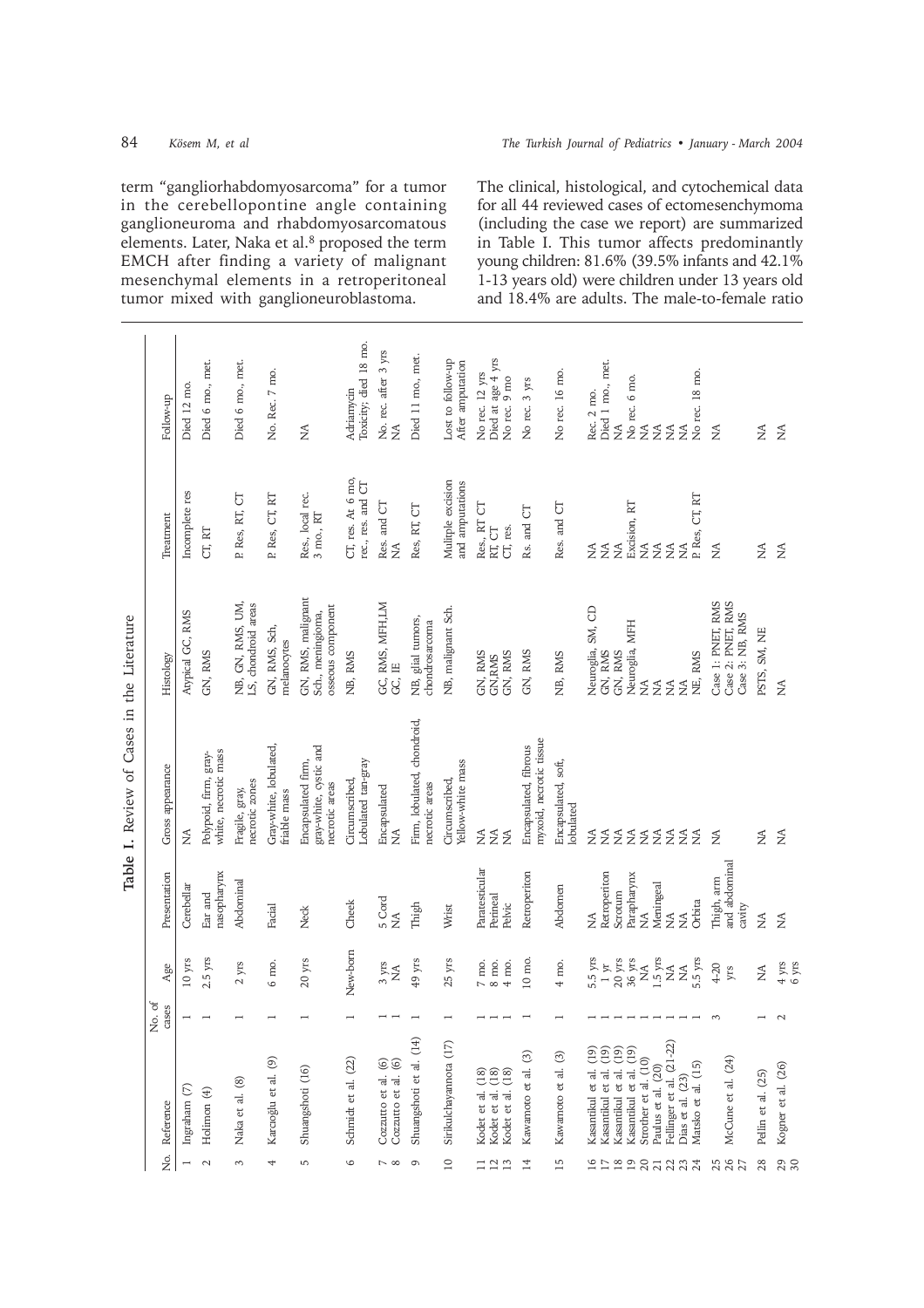|                 |                                                                                              |                 |                                         |                          | Table I. Review of Cases in the Literature (Continue)                                                                                                                                                                                                                                                                                                                                                                                                                                                                                                                                                                                                                                                                    |                                               |                                       |                        |
|-----------------|----------------------------------------------------------------------------------------------|-----------------|-----------------------------------------|--------------------------|--------------------------------------------------------------------------------------------------------------------------------------------------------------------------------------------------------------------------------------------------------------------------------------------------------------------------------------------------------------------------------------------------------------------------------------------------------------------------------------------------------------------------------------------------------------------------------------------------------------------------------------------------------------------------------------------------------------------------|-----------------------------------------------|---------------------------------------|------------------------|
|                 | No. Reference                                                                                | No. of<br>cases | Age                                     | Presentation             | Gross appearance                                                                                                                                                                                                                                                                                                                                                                                                                                                                                                                                                                                                                                                                                                         | Histology                                     | Treatment                             | Follow-up              |
| 31              | Kilpatrick et al. (27)                                                                       |                 | $9.5 \text{ mo}$                        | Scrotal                  | ≸                                                                                                                                                                                                                                                                                                                                                                                                                                                                                                                                                                                                                                                                                                                        | Mature GC, RMS                                | Ş                                     | Alive 9.5 yrs          |
| 32              | Apostolides et al. (28)                                                                      |                 | 35 yrs                                  | VII <sup>th</sup> nerve  | Ş                                                                                                                                                                                                                                                                                                                                                                                                                                                                                                                                                                                                                                                                                                                        | GC, AT, Sch, SM                               | Total res                             | $\frac{1}{2}$          |
|                 |                                                                                              |                 | $7$ mo.                                 | Scrotum                  | Well-C.                                                                                                                                                                                                                                                                                                                                                                                                                                                                                                                                                                                                                                                                                                                  | GC, RMS, LDCCP                                | Surgery CT                            | No rec. 7 mo.          |
|                 |                                                                                              |                 | $8$ mo.                                 | Pelvic                   | Well-C., yellow-graft                                                                                                                                                                                                                                                                                                                                                                                                                                                                                                                                                                                                                                                                                                    | GC, RMS                                       | CT, res. of tumor                     | No rec.                |
| 345678          | Mouton et al. $(29)$<br>Mouton et al. $(29)$<br>Mouton et al. $(29)$<br>Mouton et al. $(29)$ |                 | 6 mo.                                   | Inguinal                 | Firm, white nodular                                                                                                                                                                                                                                                                                                                                                                                                                                                                                                                                                                                                                                                                                                      | GC, RMS, LDCCP<br>NE, RMS, LDCCP<br>NE, LDCCP | Res., CT                              | No rec. 18 mo.         |
|                 |                                                                                              |                 | $4.4~\mathrm{yrs}$                      | Forearm                  | Ź                                                                                                                                                                                                                                                                                                                                                                                                                                                                                                                                                                                                                                                                                                                        |                                               |                                       | No rec. 14 mo.         |
|                 | Mouton et al. (29)                                                                           |                 | $2 \text{ mo.}$                         | Scrotal                  | Circumscribed                                                                                                                                                                                                                                                                                                                                                                                                                                                                                                                                                                                                                                                                                                            |                                               | Surgery, CT, res.<br>Biopsy, CT, res. | No rec. 32 mo.         |
|                 | Hajivassilou et al. (<br>Goldsby et al. (30)                                                 |                 | 5 mo.                                   | Pelvic                   | $\frac{1}{2}$                                                                                                                                                                                                                                                                                                                                                                                                                                                                                                                                                                                                                                                                                                            | GN, RMS                                       | CT, total res.                        | No. rec. 18 mo.        |
| 39              |                                                                                              |                 | 16 mo.                                  | Abdominal                | Ş                                                                                                                                                                                                                                                                                                                                                                                                                                                                                                                                                                                                                                                                                                                        | GC, SC, CD                                    | Res., RT, CT                          | ≸                      |
| $\sqrt{4}$      | Freitas et al. (31)                                                                          |                 | $3.8\;\mathrm{yrs}$                     | Intracranial             | Whitish and rubbery<br>Irregular boundaries,                                                                                                                                                                                                                                                                                                                                                                                                                                                                                                                                                                                                                                                                             | GC, RMS                                       | Res, rc. 4 mo.<br>Later, RT, CT       | Died 14 mo. after res. |
| $\overline{41}$ | Govender et al. (1)                                                                          |                 | 5 mo.                                   | Prostate                 | Lobulated tumor with a<br>Rubbery consistency                                                                                                                                                                                                                                                                                                                                                                                                                                                                                                                                                                                                                                                                            | GN, RMS                                       | Biopsy, surgery,<br>CT, res., CT      | Died 8 mo. after res.  |
| 42<br>43        | Tse et al. $(32)$<br>Papos et al. $(33)$                                                     |                 | $13 \ \mathrm{yrs}$<br>$10 \text{ yrs}$ | Retroperiton<br>Cerebral | Well-C, firm<br>≸                                                                                                                                                                                                                                                                                                                                                                                                                                                                                                                                                                                                                                                                                                        | Mature GC, RMS<br>Ş                           | $\frac{1}{2}$<br>Ş                    | Ź<br>≸                 |
|                 |                                                                                              |                 |                                         |                          |                                                                                                                                                                                                                                                                                                                                                                                                                                                                                                                                                                                                                                                                                                                          |                                               |                                       |                        |
| 44              | Current case                                                                                 |                 | 4 mo.                                   | Intraabdominal           | Well-C., firm and gray-<br>White cut section                                                                                                                                                                                                                                                                                                                                                                                                                                                                                                                                                                                                                                                                             | RMS, malignant<br>Sch., GC                    | Res., CT                              | No more follow-up      |
|                 | Well-C: Well-drcumscribed                                                                    |                 |                                         |                          | cellular processes, LM: Leiomyoma, LS: Liposarcoma, met: Metastases, MFH: Malignant fibrous histiocytoma, mo: Monts, NA: Data not available, NB: Neuroblastoma, NE: Neural<br>elements, PNET Peripheral primitive neuroectodermal tumors, P. Res: Partial resection, PSTS: Primitive soft tissue sarcoma, Rec: Recurrence, Retroperiton: retroperitoneal,<br>AT : Adipose tissue, CD: Cartilaginous differentiation, CT: Chemotherapy, GG: Ganglion cells, GN: Ganglioneuroma, IE: Indefinite elements, LDCCP: Less differentiated cells and<br>RMS: Rhabdomyosarcoma, Res: Resection, RT: Radiotherapy, Sch: Schwannoma, SM: Smooth muscle, SC: Spindle cells, S cord: Spermatic cord, UM: Undifferentiated mesenchyme, |                                               |                                       |                        |

was 20: 14 (58.8% and 41.2%) and anatomical sites were reported in 36 of these 44 cases as follows: the head and neck (11 cases 30.5%). (6 cases 16.7%), the scrotum (6 cases 16.7%), the abdomen (5 cases 13.9%), the retroperitonael space (4 cases 11.1%), the pelvis (2 cases 5.6%), the perineum (1 case 2.8%), and the prostate

 $(1 \csc 2.8\%)$ <sup>1,3,4,6-10,12-33</sup>. In the present case the patient was four months old and male. The tumor had intraabdominal location.

Clinically significant symptoms are uncommon and have usually been related to local pressure from the tumor. Laboratory examinations generally cannot help except in cases where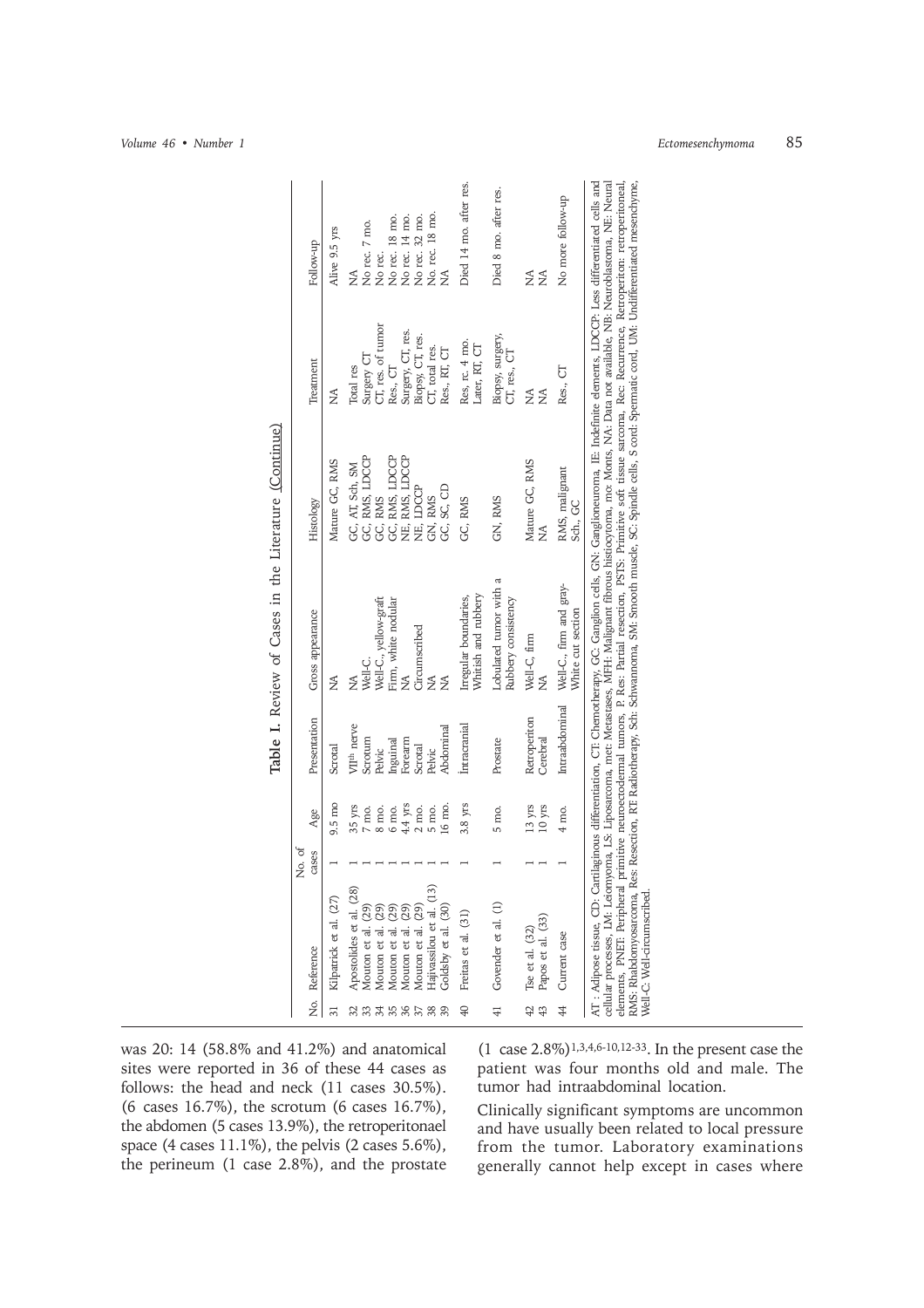neuroblastomatous components are present, with laboratory data showing elevated vanillylmandelic acid in urine31. In our case, laboratory results were nonspecific.

On examination by the naked eye, these cases are well circumscribed gray or tan, and composed of firm tissue. Some cases were described as being lobulated and having focal necrotic areas (Table I).

Histological data were available for 37 tumors: ganglioneuroma was found in 12 tumors (32%), ganglion cells in 11 (30%), and neuroblastoma in 6 tumors (16%), and other neural elements were described in 8 (22%) of these lesions. Rhabdomyosarcoma was present in 31 (84%), and other mesenchymal elements were found in 9 (24%) cases.

In our case, the tumor was well circumscribed but not encapsulated. It was a firm mass and predominantly white in color. Cut surface of the tumor was fibrillar in appearance. Areas of necrosis and hemorrhage were present.

Microscopically, the tumor was composed of ganglion cells, schwannoma and embryonal rhabdomyosarcoma areas.

Ectomesenchymomas are frequently confused with rhabdomyosarcomas due to the fact that their neural components are easily overlooked. However, high concentration of the plasma neuropeptide-Y-like immunoreactivity (P-NPY-LI) in ectomesenchymoma can distinguish this tumor from rhabdomyosarcoma, which presents normal concentrations of the P-NPY-LI26.

The differential diagnosis of ectomesenchymoma includes mainly teratoma, Wilms' tumor, benign and malignant triton tumors, and other collision tumors<sup>2,6,9,13,17</sup>.

The therapeutic management data were mentioned in 27 of 44 cases, including the current case (Table I). Resection together with pre- or post-surgery chemotherapy was the treatment that presented the best results, with only two deaths in 13.

Due to the fact that we could not follow-up this patient, we have no information about the prognosis of the case.

We believe that in the differential diagnosis of tumors in childhood and infancy, the ectomesenchymoma should always be remembered.

86 *Kösem M, et al The Turkish Journal of Pediatrics • January - March 2004*

## **REFERENCES**

- 1. Govender D, Hadley GP. Ectomesenchymoma of the prostate: histological diagnostic criteria. Pediatr Surg Int 1999; 15: 68-70.
- 2. Tsokos M. Peripheral primitive neuroectodermal tumors. Diagnosis, classification, and prognosis. Perspect Pediatr Pathol 1992; 16: 27-98.
- 3. Kawamoto EH, Weidner N, Agostini RM Jr, Jaffe R. Malignant ectomesenchymoma of soft tissue. Report of two cases and review of the literature. Cancer 1987; 59: 1791-1802.
- 4. Holimon JL, Rosenblum WI. "Gangliorhabdomyosarcoma": a tumor of ectomesenchyme. J Neurosurg 1971; 34: 417-422.
- 5. Bittinger A, Rossberg A, Rodehuser M. Primary malignant ectomesenchymoma of the orbit. Gen Diagn Pathol 1997; 221-225.
- 6. Cozzutto C, Cormeli A, Bandelloni R. Ectomesenchymoma. Report of two cases. Virschows Arch A Pathol Anat Histopathol 1982; 398: 185-195.
- 7. Ingraham FD, Bailey OT. Cystic treatomas and teratoid tumors of the central nervous system in infancy and childhood. J Neurosurg 1946; 3: 511-532.
- 8. Naka A, Matsumoto S, Shirai T, Itoh T. Ganglioneuroblastoma associated with malignant mesenchymoma. Cancer 1975; 36: 1050-1056.
- 9. Karcioğlu Z, Someren A, Mathes SJ. Ectomesenchymoma. A malignant tumor of migratory neural crest (ectomesenchyme) remnants showing ganglionic, schwannian, melanocytic and rhabdomyoblastic differentiation. Cancer 1977; 39. 2486-2496.
- 10. Strother Dr, Parham DM, Houghton PJ. Expression of the 5.1 H11 antigen, a fetal muscle surface antigen, in normal and neoplastic tissue. Arc Pathol Lab Med 1990; 114: 593-596.
- 11. Platt JS. Ectodermic origin of the cartilage of the head. Anat Anz 1893; 8: 506-509.
- 12. Schmidt D, Mackay B, Osborne BM, Jaffe N. Recurring congenital lesion of the cheek. Ultrastruct Pathol 1982; 3: 85-90.
- 13. Majivassilou CA, Carachi R, Simpson E, Patrick WJ, Young DG. Ectomesenchymoma: one or two tumors? Case report and review of the literature. J Pediatr Surg 1997; 32: 1351-1355.
- 14. Shuangshoti S, Kasantikul V, Suwangool P, Chittmittrapap S. Malignant neoplasm of mixed mesenchymal and neuroepithelial origin (ectomesenchymoma) of thigh. J Surg Oncol 1984; 27: 208-213.
- 15. Matsko TH, Schmidt RA, Milam AH, Orcutt JC. Primary malignant ectomesenchymoma of the orbit. Br J Ophthalmol 1992; 76: 438-441.
- 16. Shuangshoti S, Chutchavaree A. Parapharyngeal neoplasm of mixed mesenchymal and neuroepithelial origin. Arch Otolaryngol 1980; 106: 361-364.
- 17. Sirikulchayanonta V, Wongwaisayawan S. Malignant ectomesenchymoma (neoplasm of mixed mesenchymal and neuroepithelial origin) of wrist joint. J Med Assoc Thai 1984; 67: 356-361.
- 18. Kodet R, Kashuri N, Marsden HB, Road NA, Raafat F. Gangliorhabdomyosarcoma: a histopathological and immunohistochemical study of three cases. Histopathology 1986; 10: 181-193.